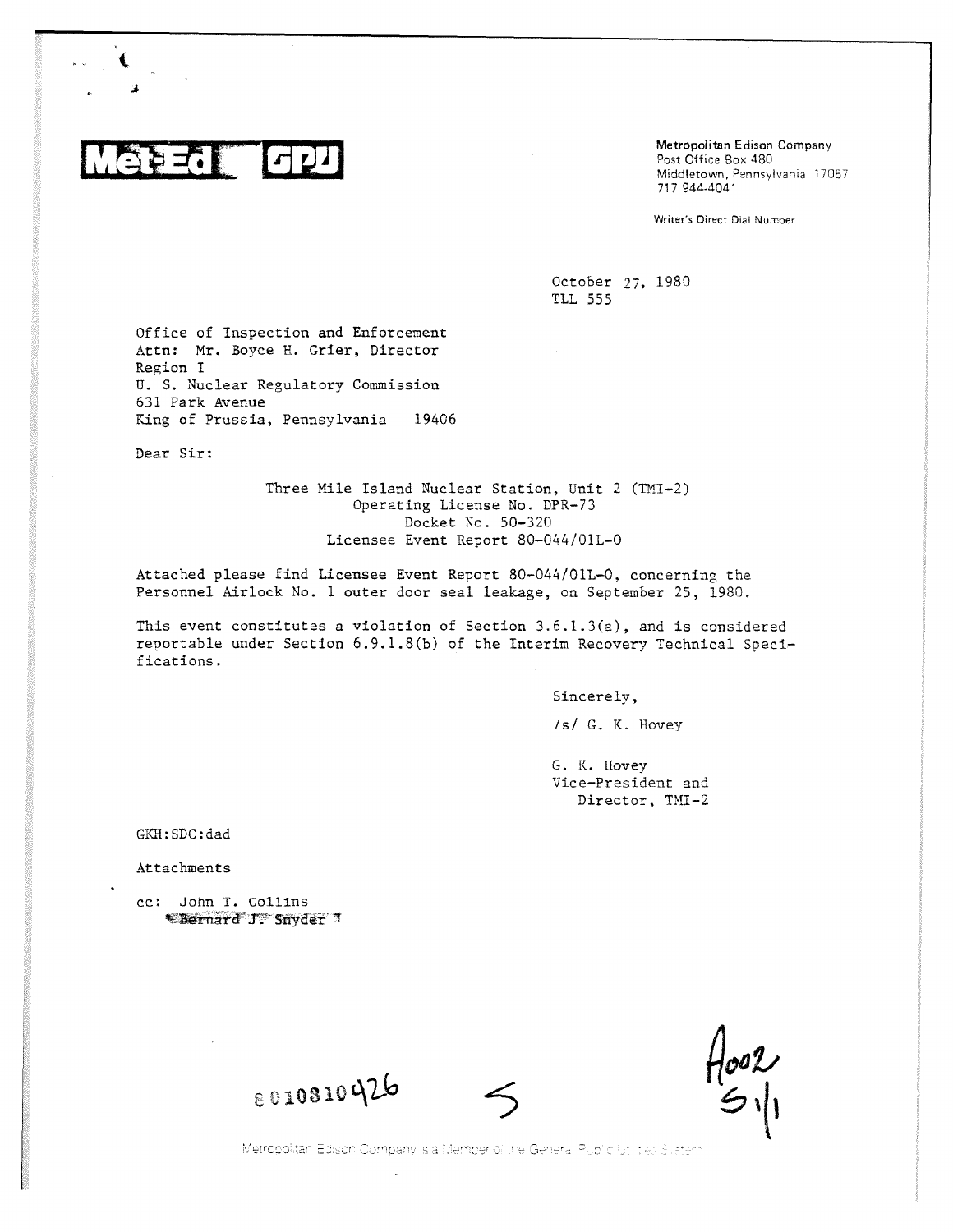| <b>NRC ∂OR \$366</b><br>$(7-77)$ | LICENSEE EVENT REPORT                                                                                                                                                                                                                                                     | U. S. NUCLEAR REGULATORY COMMISSION<br>TLL 555                                                        |
|----------------------------------|---------------------------------------------------------------------------------------------------------------------------------------------------------------------------------------------------------------------------------------------------------------------------|-------------------------------------------------------------------------------------------------------|
|                                  | CONTROL BLOCK:<br>$\mathbf{1}$                                                                                                                                                                                                                                            | Attachment l<br><b>EASE PRINT OR TYPE ALL REQUIRED INFORMATION)</b>                                   |
|                                  | 0<br>LICENSE NUMBER<br>LICENSEE CODE                                                                                                                                                                                                                                      |                                                                                                       |
| CON'T<br>0<br>-1                 | 20000092581<br>SOURCE $\begin{bmatrix} L & 6 \end{bmatrix} \begin{bmatrix} 0 & 5 & 0 & 0 & 0 & 3 \end{bmatrix}$<br>EVENT DESCRIPTION AND PROBABLE CONSEQUENCES (10)                                                                                                       | $0$ (8) 1<br>$\overline{9}$                                                                           |
| $\overline{2}$<br>$\Omega$       | On Sept. 24, 1980/the seals of the Personnel Airlock No. 1 outer door failed the seal                                                                                                                                                                                     |                                                                                                       |
| 3<br>$\circ$                     | leakage rate test, per procedure 4311-5. The excessive seal leakage was not eliminated                                                                                                                                                                                    |                                                                                                       |
| 4<br>$\circ$                     | within the $244$ hour Action Statement so this event is a violation of Tech. Spec. 3.6.1.3                                                                                                                                                                                |                                                                                                       |
| 5<br>0                           | and is reportable under Section 6.9.1.8(b). Seal repairs required a containment entry,                                                                                                                                                                                    |                                                                                                       |
| 6                                | in order to disengage the pressure differential solenoid pin which inhibited operation                                                                                                                                                                                    |                                                                                                       |
|                                  | of the door. This event had no effect on the plant, its operation, or the health and                                                                                                                                                                                      |                                                                                                       |
| 8<br>89                          | safety of the public.                                                                                                                                                                                                                                                     | 80                                                                                                    |
|                                  | CAUSE<br><b>SYSTEM</b><br>CAUSE<br>CODE<br>COMPONENT CODE<br>CODE<br>SUBCODE<br>$\left\lceil \cdot \right\rceil$<br>В<br>Ε<br>[13]<br>Ε<br>$R$ $(14)$<br>Ν<br>18<br>OCCURRENCE<br>SEQUENTIAL                                                                              | COMP<br>VALVE<br><b>SUBCODE</b><br>SUBCODE<br>(15<br>(16<br>z<br>А<br>١Ġ<br>REVISION<br>REPORT        |
|                                  | <b>EVENT YEAR</b><br>REPORT NO.<br>CODE<br>LER/RO<br>REPORT<br>NUMBER                                                                                                                                                                                                     | TYPE<br>NO.                                                                                           |
|                                  | 28<br>ACTION FUTURE<br>EFFECT<br><b>SHUTDOWN</b><br>ATTACHMENT<br>SUBMITTED<br>(22)<br><b>TAKEN</b><br><b>ACTION</b><br>ON PLANT<br>HOURS<br><b>METHOD</b><br>(21)<br>0<br>0<br>0<br>  O<br>(19)<br>(20)<br>(18)<br>(23)<br>CAUSE DESCRIPTION AND CORRECTIVE ACTIONS (27) | NPRD-4<br>PRIME COMP.<br>COMPONENT<br>FORM SUB.<br><b>SUPPLIER</b><br>MANUFACTURER<br>N<br>(24<br>(25 |
| 0                                | The cause o <del>f the event</del> was due to malfunctioning door seals. The seals were replaced                                                                                                                                                                          |                                                                                                       |
|                                  | and satisfactorily leak tested after the door opening mechanism was repaired. During                                                                                                                                                                                      |                                                                                                       |
| $\overline{2}$                   | the entry on Oct. 16, 1980 the solenoid pin was disengaged. The door was later opened,                                                                                                                                                                                    |                                                                                                       |
| 3                                | the seals replaced, surfaces cleaned, and then retested. The outer airlock door seals                                                                                                                                                                                     |                                                                                                       |
|                                  | passed the leak rate test on October 20, 1980.<br>89                                                                                                                                                                                                                      | 80                                                                                                    |
| 5.                               | METHOD OF<br>FACILITY<br>STATUS<br>(30)<br>% POWER<br>OTHER STATUS<br>DISCOVERY<br>010<br>$X$ $(28)$<br>(29) Recovery Mode<br>$\mathbf{0}$<br>B<br> (31) <br>10<br>45<br>13<br>44                                                                                         | DISCOVERY DESCRIPTION (32)<br>Operator Observation<br>80                                              |
| 6<br>8                           | CONTENT<br><b>ACTIVITY</b><br>AMOUNT OF ACTIVITY (35)<br>RELEASED OF RELEASE<br>N/A<br>z<br>(33)<br>Z.<br>45<br>9<br>10<br>44<br>11                                                                                                                                       | LOCATION OF RELEASE (36)<br>N/A<br>80                                                                 |
| 8                                | PERSONNEL EXPOSURES<br>DESCRIPTION (39)<br>TYPE<br>NUMBER.<br>$^{\circ}$<br>$\theta$<br>Z(38)<br>- 9<br>$11 -$<br>13<br>12                                                                                                                                                | N/A<br>30                                                                                             |
| 8.                               | PERSONNEL INJURIES<br>DESCRIPTION <sup>(41)</sup><br>NUMBER<br>$\Omega$<br>$^{\circ}$<br>140<br>-9<br>11<br>-12                                                                                                                                                           | N/A<br>80                                                                                             |
| 9.                               | LOSS OF OR DAMAGE TO FACILITY (43)<br><b>DESCRIPTION</b><br>TYPE<br>N/A<br>Z   (42)                                                                                                                                                                                       |                                                                                                       |
| O.                               | 9<br>10<br>801031<br>PUBLICITY<br>DESCRIPTION <sup>(45)</sup><br><b>ISSUED</b><br>N/A<br>44)<br>N                                                                                                                                                                         | 80<br>NRC USE ONLY<br>$\frac{1}{80}$ , $\frac{3}{5}$                                                  |
| 8.                               | ಿ<br>10<br>Steven D. Chaplin<br>NAME OF PREPARER                                                                                                                                                                                                                          | 68 69<br>$\frac{6}{9}$ t) o<br>$(717)$ 948-8461<br>PHONE:                                             |